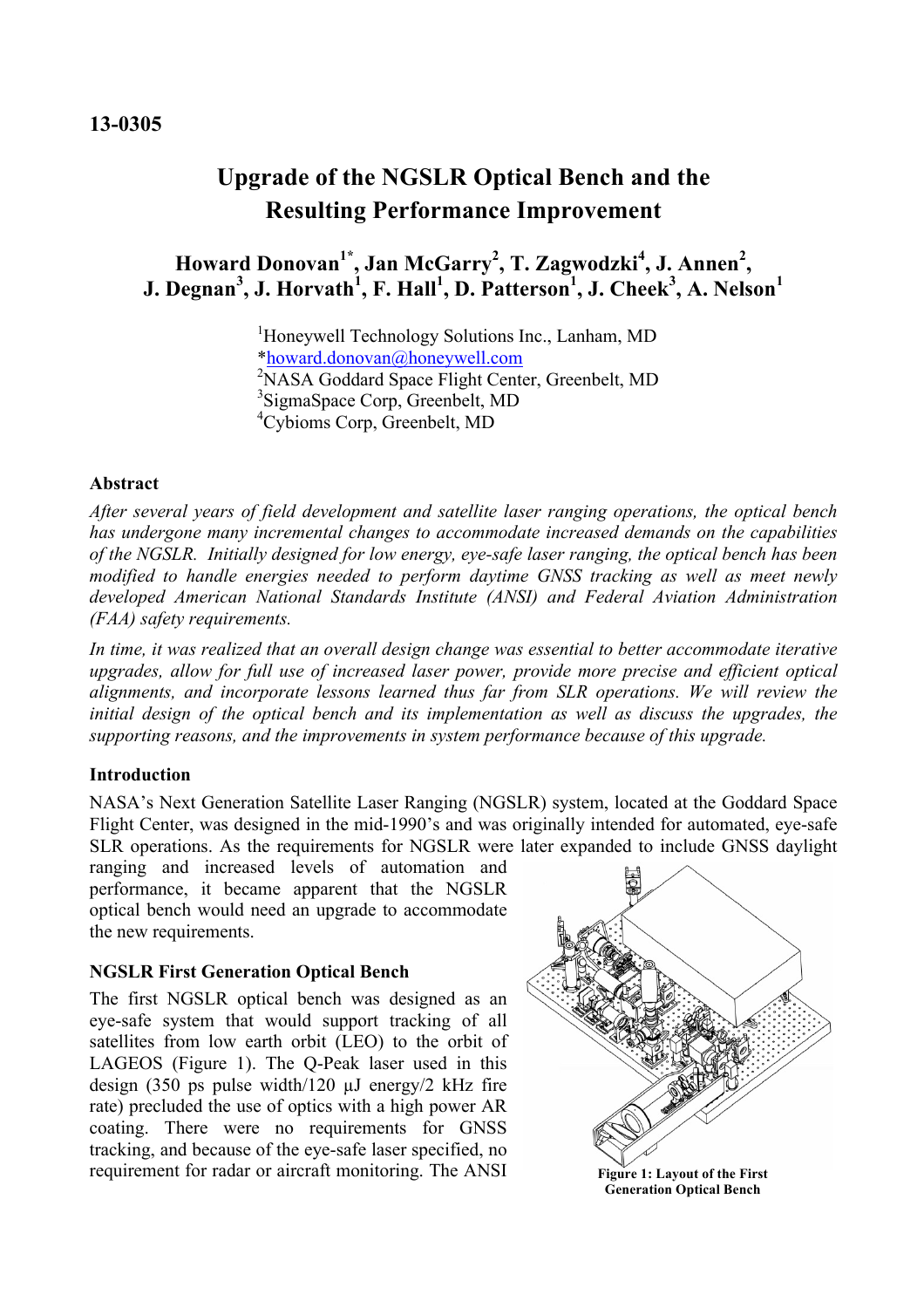startle, glare, and flash blindness requirements had not yet been implemented, therefore the system was not originally designed with aircraft avoidance in mind.

As the requirements changed, the first optical bench design was unable to adequately perform the new work. The optical alignment was unstable and the configuration of the bench was not optimal for efficient alignment. Components such as the laser and the star calibration leg, which needed minimal adjustment, were closest and easiest to access, while components requiring frequent adjustment, such as the transmit and receive optical legs, were not very accessible. The complexity of the alignment was exacerbated by the fact that beam paths were at different heights across the optical bench. Unfortunately, the original space allocated to the optical bench did not allow for much expansion or optimization of the design at the time.

In addition to issues relating to the layout of the optical bench, it was also noted that the power output of the Q-Peak laser slowly began to degrade over time, resulting in greater difficulty tracking. It was for these reasons that a second generation design was desired.

### **NGSLR Second Generation Optical Bench**

In 2009 the NASA requirements for NGSLR changed to include tracking GNSS during daylight. It soon became clear that a new laser with increased laser energy would be necessary to range to GNSS altitudes. Because of the stringent laser specifications needed, and the lack of a viable candidate laser on the market at the time, it was decided that NASA would build the laser in-house. This laser (200 ps pulse width/2 kHz fire rate) was installed in 2010 and provided variable laser energy from eye-safe levels to 1 mJ.

A radar-based laser hazard reduction system (LHRS) had already been installed at NGSLR during 2007 to support another experiment using a co-located laser. In 2010 the LHRS was integrated into SLR operations allowing



the NGSLR to meet the new FAA requirements for laser safety. The LHRS and laser interlock system of the NGSLR provides automated termination of the beam upon aircraft detection, compliance with laser transmission regulations in the Laser Hazard Zones (LHZ) surrounding local airports, and re-enabling of the laser interlock by the operator.

Several challenges were identified with the second generation optical bench design. The higher energy of the NASA laser began to cause distortion of the ND filters used during ground calibration and was also close to the damage threshold of many of the optics in the transmit path. These optics were designed for a lower energy laser with a wider pulse-width and risked damage during operation of the system. In addition, the backscatter produced by the higher power beam became problematic for exposed optics in the receive path. Initally, the laser itself was found to work well, but was not easily automated and began to degrade in power over a period of time. In the end, NASA desired a COTS solution to focus resources on system development.

Alignment continued to prove challenging on the second generation optical bench. The configuration was still not optimal for efficient alignment, and the space on the optical bench had become cramped with very little room for expansion or modification, including adding necessary monitoring equipment like a power meter or a beam profiler. Manual insertion of optics, such as the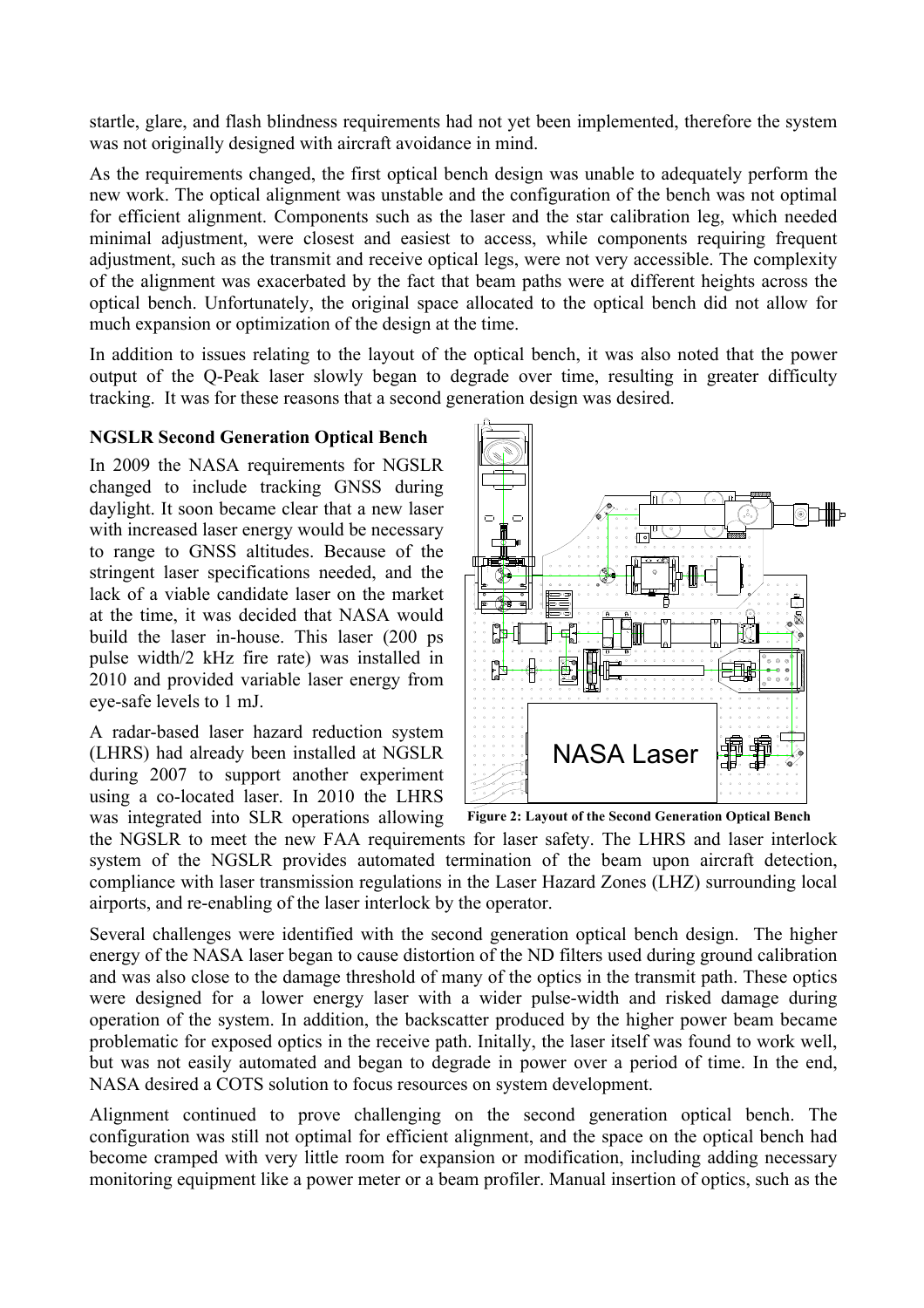pellicle for the star camera and a turning mirror for the autocollimator introduced error into the alignment process. This augmented design was not yet fully automated, and required a fair amount of user interaction for operation. Due to the limitations of the second generation design and the acquisition of a more capable COTS laser, a third generation design was developed to accommodate the increased project requirements.

## **NGSLR Third Generation Optical Bench**

The new design sought to incorporate a new laser that could be easily automated, replace/protect low power optics, provide greater automation capability, increase alignment stability, and increase the ease of alignment (Figures 4 and 5).

The capability of an upgraded laser system was a core consideration in the development of the next generation design. It was deemed necessary to use an easily automated COTS laser with increased laser energy, shorter pulse width, and increased stability. Figure 3 illustrates the progression in laser specifications from the original design to the current iteration.



To accommodate the demands that this new laser would introduce, a number of upgraded optical layouts were developed. As space is at a premium inside NGSLR, a larger custom optical table was selected to accommodate the new design, as well as to provide room for future expansion.



The higher energy level of the COTS laser posed a number of challenges to the new design. The original optics in the transmission path were at risk of damage with the higher power and short pulsewidth. Optics at risk for damage were identified and were replaced with optics using high power optical coatings, or were placed after the beam expander where the expanded beam did not exceed the damage threshold of the unit. The higher energy levels also produced higher levels of backscatter, increasing noise in the detected signal. Two methods were used to address this problem. The entire receive optical path was isolated using a baffled, light-tight box, which served to filter out off axis light. In addition, a Liquid Crystal Rotator Assembly was introduced to filter out backscatter for 70 µs around the laser fire.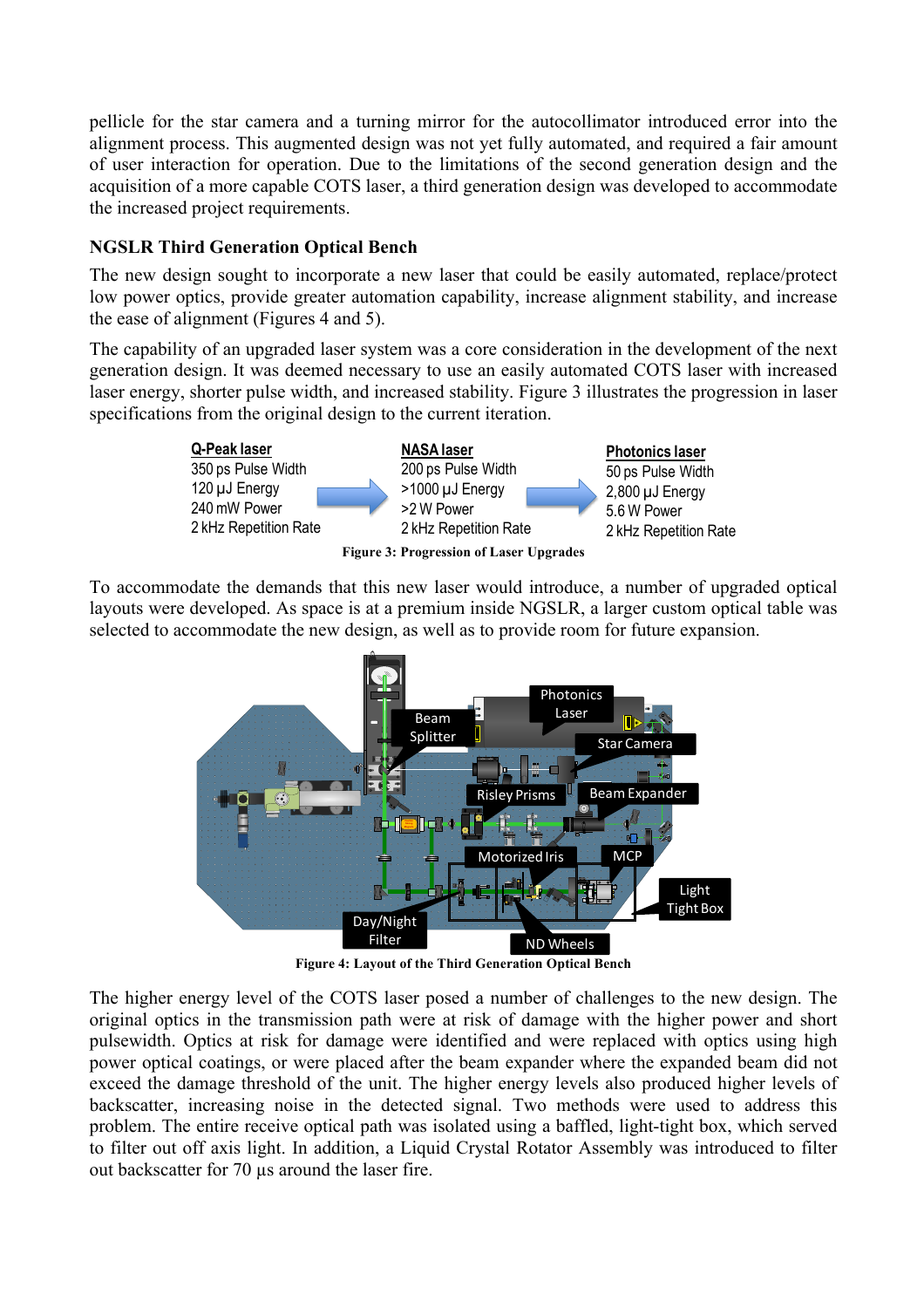

**Figure 5: Photo of the Third Generation Optical Bench**

Other enhancements to the optical bench include the permanent addition of a beam profiler and power meter. The beam profiler proved particularly useful as it not only allows for monitoring the laser in real-time, but also as a sensitive alignment aid to align the expanded beam in the far field. Improper alignment of the beam expander not only affects the steering of the beam, but the shape of the beam in the far field (Figure 6).



The stability and ease of alignment are dramatically improved in the third generation of the optical bench. The layout of the optical bench is optimized, so that optics requiring frequent alignment are easily accessible from the perimeter of the optical bench. A number of reference irises have been placed along the beam path to define the optical axis of the beam and assist in the alignment process. These are essential in consistently achieving the orthogonality of the beam during alignment procedures. In addition, tools such as alignment lasers, beam path cameras and alignment targets have been incorporated to simplify the alignment process. One aspect that affected the stability of the alignment in past designs was the manual insertion/removal of the pellicle beam splitter and the turning mirror for the autocollimator. The pellicle has been replaced with an etalon beam splitter that remains in place permanently, and the autocollimator is re-located such that the manual insertion of a mirror is not required. The alignment has proven to be quite stable as adjustment of the optical bench was not required during the collocation between May 29<sup>th</sup> and July  $5<sup>th</sup>$ .

The installation of a new beam expander and mount provides solutions to challenges in the old design. The original beam expander is replaced with a unit that can withstand the high power beam, and is secured in a mount that allows x/z and tip/tilt adjustment to align the unit with the optical axis. Precision hinges on the mount are used to allow the device to rotate in and out of the beam path during alignment procedures, allowing the raw beam alignment to be compared with the beam passing through the device.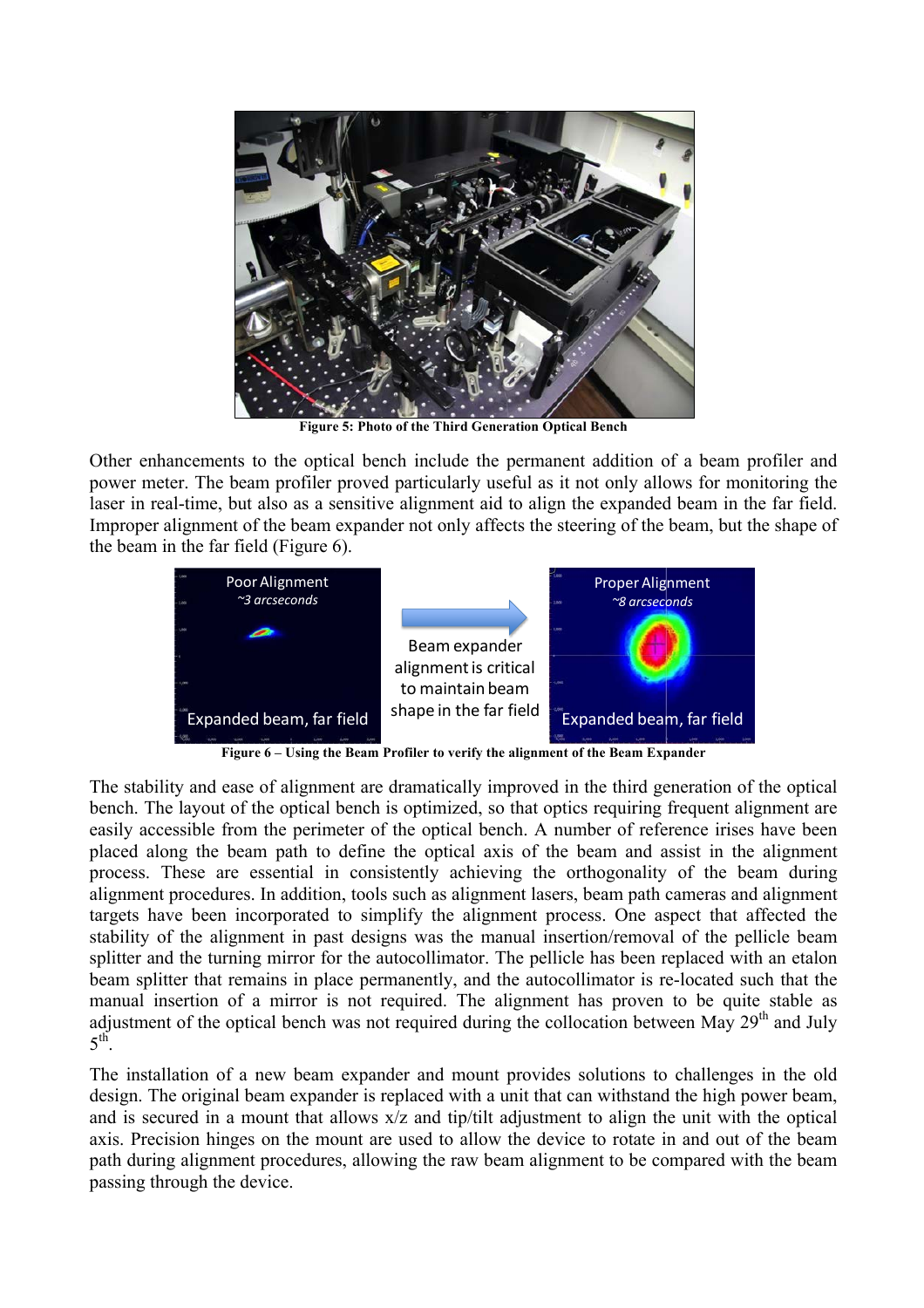

**Figure 7 - Additions to the Optical Bench**

To allow for automation of configuration changes between satellite tracking, ground calibration and star calibrations, motor controllers have been added to the optics on the bench to allow for complete control by the software. This includes the addition of an automated iris, automated ND filter wheels for ground calibration, and the daylight filter. Automated safety features have been integrated into the design with the addition of the IO Chassis which controls a beam block device, shutters for the MCP and the Star Camera, automated ND filter, and the laser fire trigger. The operation of the COTS laser is now automated, with software controlling the configuration of the laser.

# **Testing of the Third Generation Optical Bench**

The upgrades to the optical bench were validated during collocation testing with the MOBLAS-7 system in May through July of 2013. All changes to the optical bench, including alignment, were frozen during this time, allowing system performance and stability to be tested in a particular configuration. The results of the collocation indicated that the upgrades to the optical bench increase system stability, enhance optical isolation of the receive path, provide the capability to track GNSS during daylight, and offer greater automation capability. For a detailed analysis of the collocation results, see McGarry, et al. (2013) and Horvath et al. (2013).

### **Summary**

The iterative upgrades to the optical bench have been part of a learning process in the development and optimization of NGSLR. The improved layout of the optical bench has proven stable, with a streamlined alignment process. All of the critical optical mounts are easily accessible, and permanently mounted irises allow for quick verification of the alignment. The hinge system under the beam expander allows it to be easily removed from the beam path to aid in the general alignment process, while the beam profiler has proven to be the most useful tool for far field optical alignment of the beam expander. The COTS laser proved stable during collocation and is configured and controlled by the software system in NGSLR. The updated design of the optical bench provides a stable, efficient platform for the transmit and receive subsystems, provides ease of use through automation, and has been optimized to support high performance, high yield satellite laser ranging.